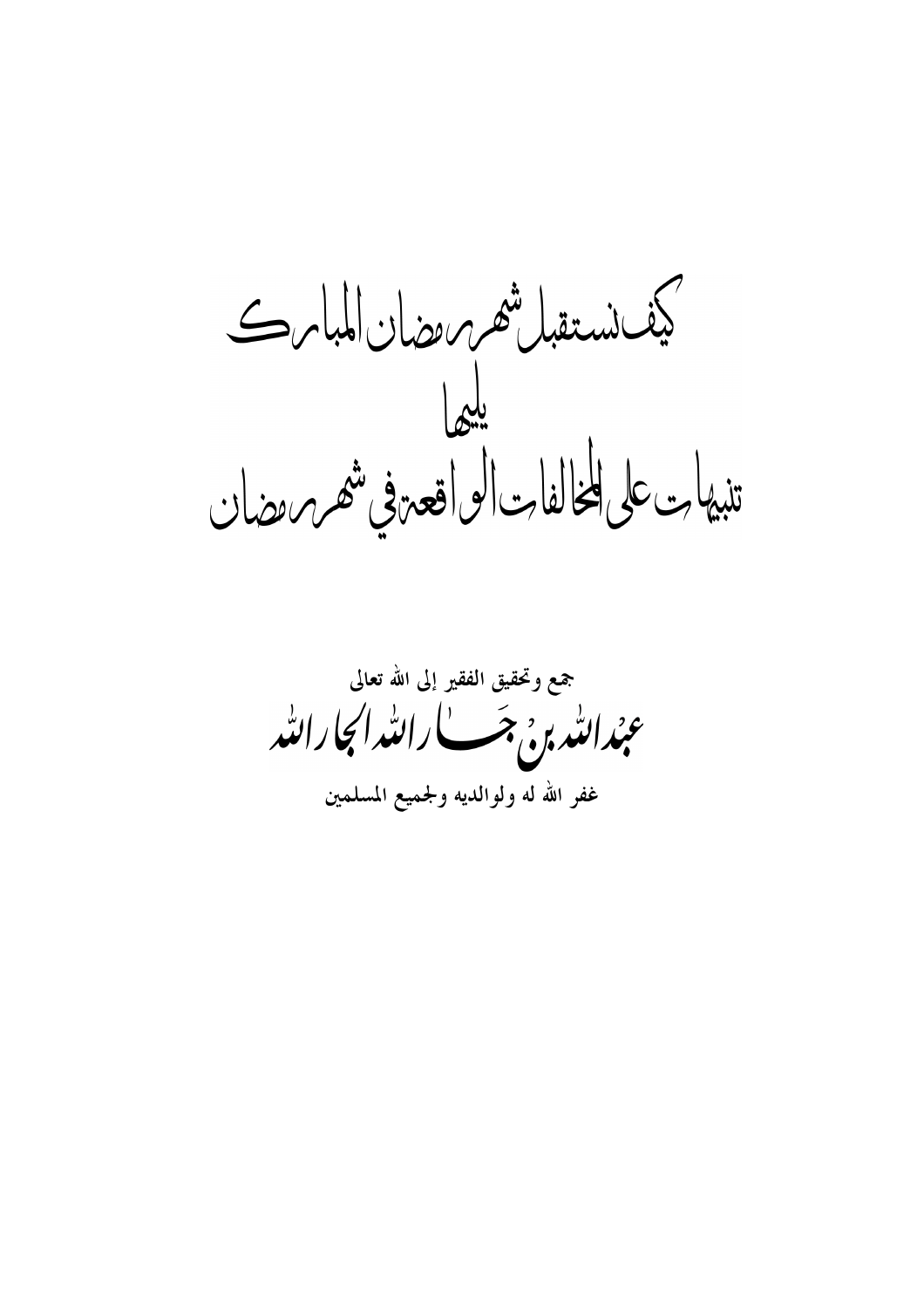### $\bullet$

## بسم الله الرحمن الرحيم

● كيف نستقبل شهر رمضان المبارك؟ ●

الحمد لله , ب العالمين وأشهد أن لا إلـــه إلا الله وحــــده لا شريك له وأشهد أن محمدًا عبده ورسوله — صلى الله عليه وســــلم وعلى آله وأصحابه أجمعين وبعد:

فقد كان سلفنا الصالح من صحابة رسول الله صلى الله عليه وسلم والتابعين لهم بإحسان يهتمون بشهر رمسضان ويفرحسون بقدومه، كانوا يدعون الله أن يبلغهم رمضان ثم يدعونه أن يتقبلــه منهم، كانوا يصومون أيامه ويحفظون صيامهم عما يبطله أو ينقصه من اللغو اللهو واللعب والغيبة والنميمة والكذب، وكانوا يحيــون لياليه بالقيام وتلاوة القرآن، كانوا يتعاهدون فيه الفقراء والمساكين بالصدقة والإحسان وإطعام الطعام وتفطير الصوام، كانوا يجاهدون فيه أنفسهم بطاعة الله ويجاهدون أعداء الإسلام في سبيل الله لتكون كلمة الله هي العليا، ويكون الدين كله لله، فقد كانت غزوة بــــدر الكبرى التي انتصر فيها المسلمون على عدوهم في اليوم السابع عشر من رمضان، وكانت غزوة فتح مكة في عشرين من رمضان حيث دخل الناس في دين الله أفواجًا وأصبحت مكة دار إسلام ن فلـــيس شهر رمضان شهر حمول ونوم وكسل كما يظنه بعض الناس ولكنه شهر جهاد وعبادة وعمل لذا ينبغي لنا أن نستقبله بالفرح والسرور والحفاوة والتكريم، وكيف لا نكون كذلك في شبهر احتـــاره الله لفريضة الصيام ومشروعية القيام وإنزال القرآن الكريم لهداية الناس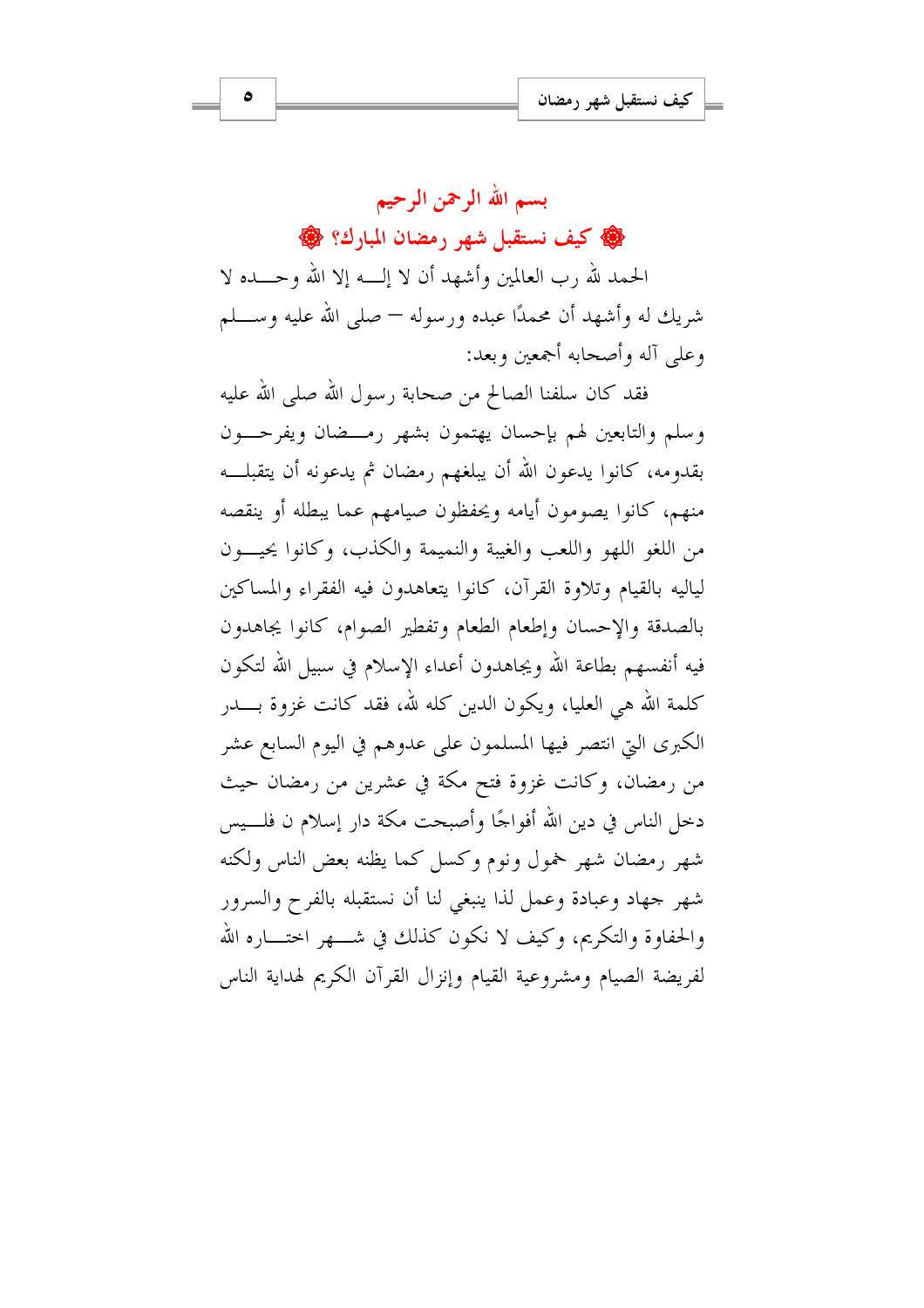وإخراجهم من الظلمات إلى النور، وكيف لا نفرح بشهر تفتح فيه أبواب الجنة وتغلق فيه أبواب النار وتُغَلَّ فيه الشياطين وتضاعف فيه الحسنات وترفع الدرجات وتغفر الخطايا والسيئات، ينبغي لنـــا أن ننتهز فرصة الحياة والصحة والشباب فنعمرها بطاعة الله وحسسن عبادته وأن ننتهز فرصة قدوم هذا الشهر الكريم فنجدد العهد مسع الله تعالى على التوبة الصادقة في جميع الأوقات من جميع الــــذنوب والسبئات، وأن نلتزم بطاعة الله تعالى مدى الحياة بامتثال أواميره واجتناب نواهيه لنكون من الفائزين ﴿يَوْمَ لا يَنْفَعُ مَالٌ وَلا بَنْسَـونَ \* إلا مَنْ أَتَى اللهَ بقَلْب سَليمٍ﴾ ( ')

وصدق الله العظيم إذ يقول: ﴿وَمَنْ يُطعِ اللَّهَ وَرَسُولَهُ فَقَدْ فَازَ فَوْزًا عَظِيمًا﴾ (<sup>٢)</sup> وأن نحافظ على فعل الواجبات والمستحبات وترك المحرمات والمكروهات في رمضان وغيره عملاً بقـــول الله تعـــالي: ﴿وَاعْبُدْ رَبَّكَ حَتَّى يَأْتِيَكَ الْيَقِينُ﴾(٣) حتى تموت وقوله تعالى: ﴿قُــْـلْ إِنَّ صَلاتِي وَنُسُكِي وَمَحْيَايَ وَمَمَاتِي لله رَبِّ الْعَالَمِينَ \* لا شَرِيكَ لَهُ وَبِذَلِكَ أُمرْتُ وَأَنَا أَوَّلُ الْمُسْلمينَ﴾(<sup>٤)</sup>.

ينبغي أن نستقبل هذا الشهر الكريم بالعزيمة الصادقة علسي صيامه وقيامه إيمانًا واحتسابًا لا تقليدًا وتبعية للآخرين، وأن تصوم جوارحنا عن الآثام من الكلام المحرم والنظر المحرم والاستماع المحرم

> (١) سورة الشعراء آية ٨٨ - ٨٩. (٢) سورة الأحزاب آية ٧١. (٣) سورة الحجر ٩٩. (٤) سورة الأنعام آية ١٦٢ – ١٦٣.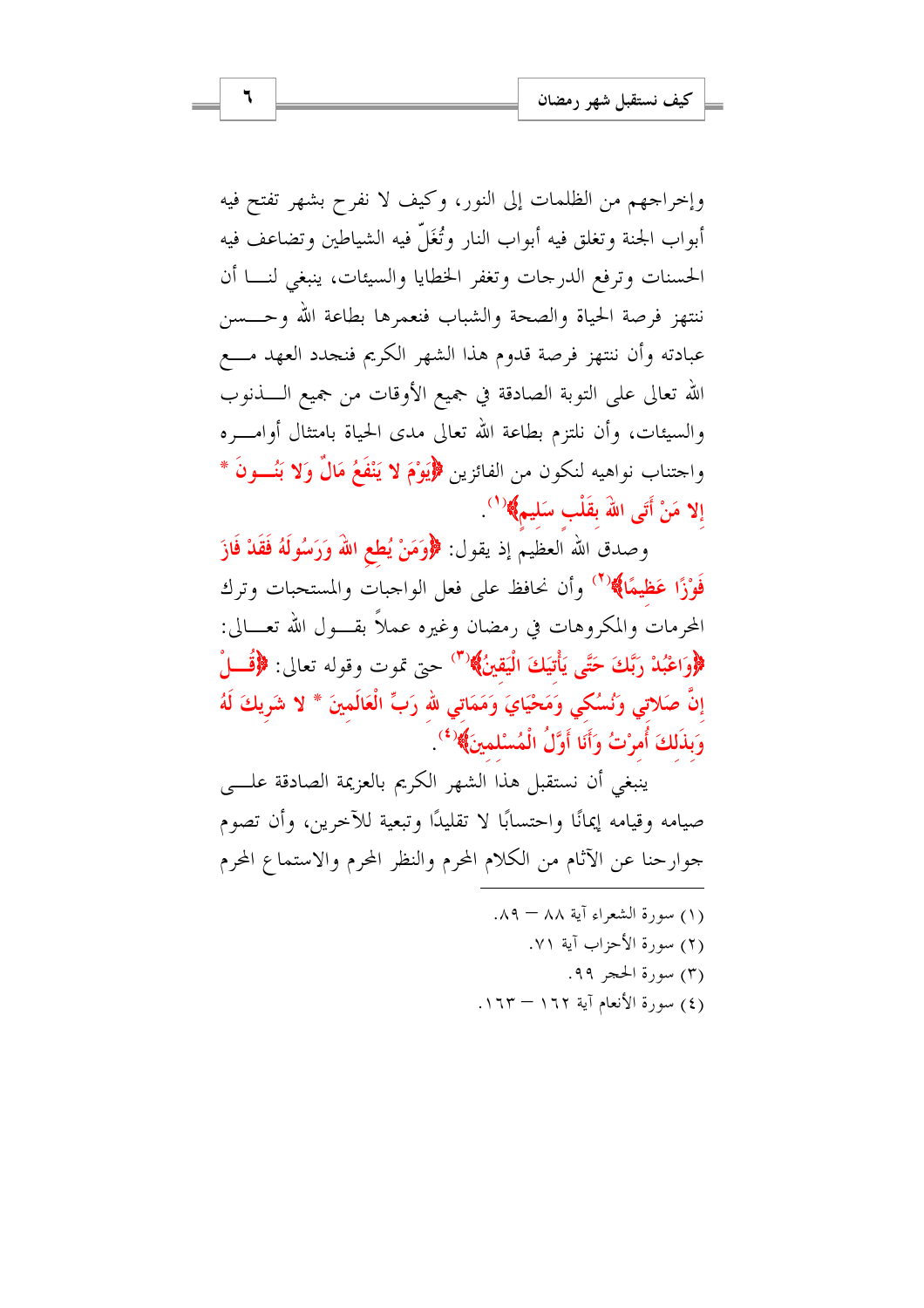والأكل والشرب المحرم لنفوز بالمغفرة والعتق من النار، ينبغي لنا أن نحافظ على آداب الصيام من تأحير السحور إلى آخر جزء من الليل وتعجيل الفطر إذا تحققنا غروب الشمس والزيادة في أعمال الخسير وأن يقول الصائم إذا شتم: «إني صائم» فلا يسب مــــن ســــبه ولا يقابل السيئة بمثلها بل يقابلها بالكلمة التي هي أحسن ليتم صـــومه ويقبل عمله، يجب علينا الإخلاص لله عز وحل في صلاتنا وصيامنا وجميع أعمالنا فإن الله تعالى لا يقبل من العمل إلا ما كان صــــالحًا وابتغى به وجهه، والعمل الصالح هو الخـــالص لله الموافـــق لـــسنة , سوله ﷺ.

ينبغي للمسلم أن يحافظ على صلاة التراويح وهـــي قيـــام رمضان اقتداء بالنبي ﷺ وأصحابه وخلفائه الراشـــدين واحتـــسابًا للأجر والثواب المرتب عليها قال ﷺ: «من قسام رمسضان إيمانًسا واحتسابًا غفر له ما تقدم من ذنبه» متفق عليه وأن يقوم المصلى مع الإمام حيٍّ ينتهي ليكتب له قيام ليلة لحــــديث أبي ذر الــــذي رواه أحمد والترمذي وصححه<sup>(١</sup>) وأن يحيى ليالي العشر الأواخـــر مـــن رمضان بالصلاة وقراءة القرآن والذكر والدعاء والاستغفار اتباعًــا للسنة وطلبًا لليلة القدر التي هي خير من ألف شهر — ثلاث وثمانين سنة وأربعة أشهر — وهي الليلة المباركة التي شــــرفها الله بــــإنزال القرآن فيها وتتزل الملائكة والروح فيها، وهي الليلة التي من قامهــا إيمانًا واحتسابًا غفر له ما تقدم من ذنبه، وهي محصورة في العـــشر

(١) ولفظة (من قام مع الإمام حيّ ينصرف كتب له قيام ليلة).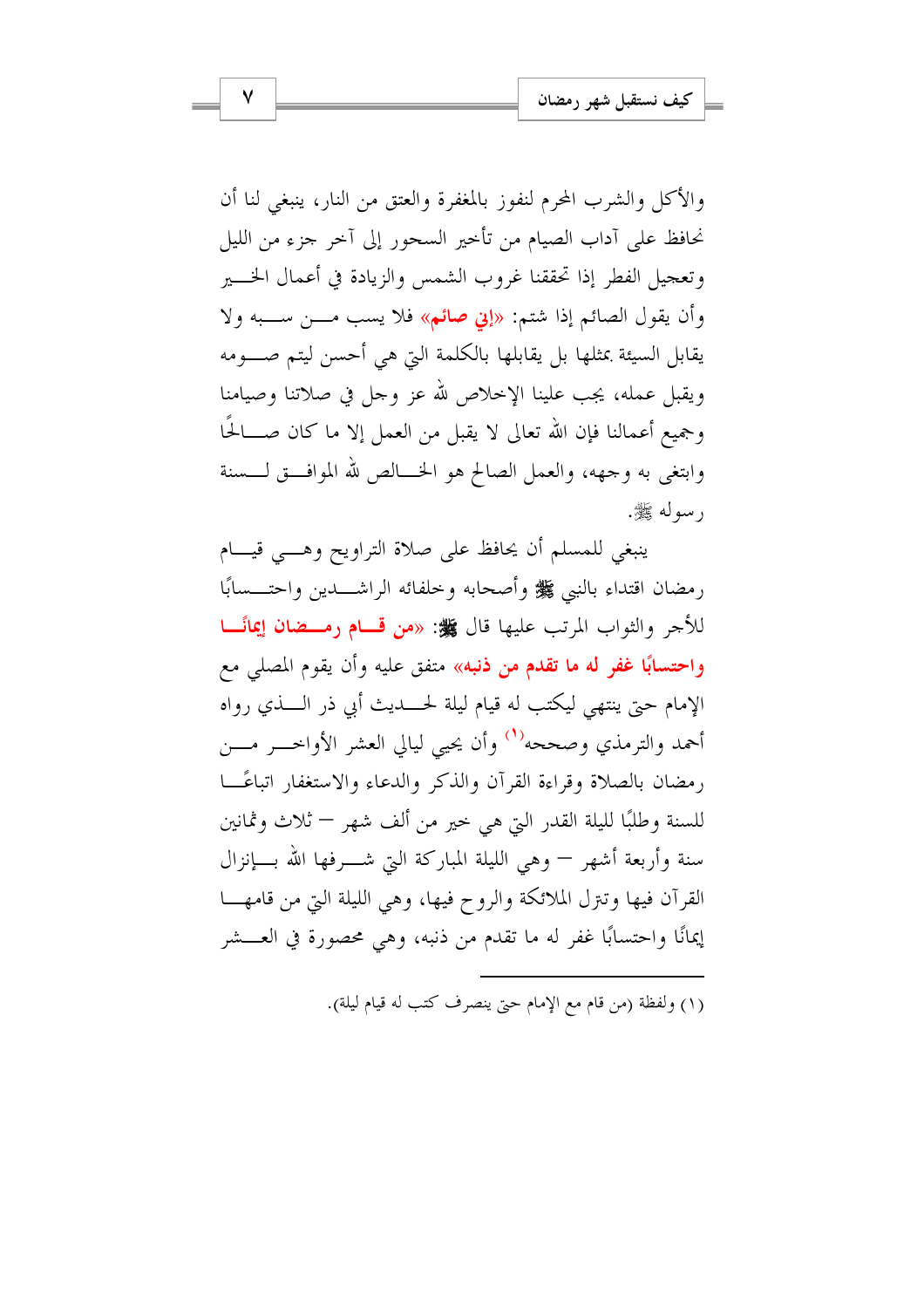الأواحر من رمضان فينبغي للمسلم أن يجتهد في كل ليلسة منسها بالصلاة والتوبة الذكر والدعاء والاستغفار وسؤال الجنة والنجاة من النار لعل الله أن يتقبل منا ويتوب علينا ويدخلنا الجنة وينجينا مــــن النار ووالدينا والمسلمين، وقد كان النبي ﷺ إذا دخل العشر الأواخر من رمضان أحيا ليله وشد مئزره وأيقظ أهلـــه ولنـــا في رســـول الله ﷺ أسوة حسنة وشد المئزر فُسِّر باعتزال النساء وفُسِّر بالتشمير في ال عبادة وكان النبي ﷺ يعتكف في العشر الأواخر من رمضان والمعتكف ممنوع من قرب النساء ن وينبغي للمسسلم الـصائم أن يحافظ على تلاوة القرآن الكريم في رمضان وغيره بتـــدبر وتفكـــر ليكون حجة له عند ربه وشفيعًا له يوم القيامة وقد تكفل الله لمــــن قرأ القرآن وعمل بما فيه أن لا يضل في الدنيا ولا يشقى في الآخرة بقوله تعالى: ﴿فَمَنِ اتَّبَعَ هُدَايَ فَلَا يَضلُّ وَلَا يَشْقَى﴾ ( ْ )

وينبغي أن يتدارس القرآن مع غيره ليفوزوا بالكرامات الأربـــع التي أخبر بما رسول الله ﷺ بقوله: «**وما اجتمع قوم في بيـــت مــــن** بيوت الله يتلون كتاب الله ويتدارسونه بينــــهم إلا نزلـــت علــــيهم السكينة وغشيتهم الرحمة وحفتهم الملائكة وذكرهم الله فيمن عنده» رواه مسلم.

وينبغي للمسلم أن يلح على الله بالدعاء والاســـتغفار بالليــــل والنهار في حال صيامه وعند سحوره، فقسد ثبست في الحسديث الصحيح (إن الله تعالى يترل إلى السماء الدنيا كل ليلة حين يبقـــي

(١) سورة طه آية ١٢٣.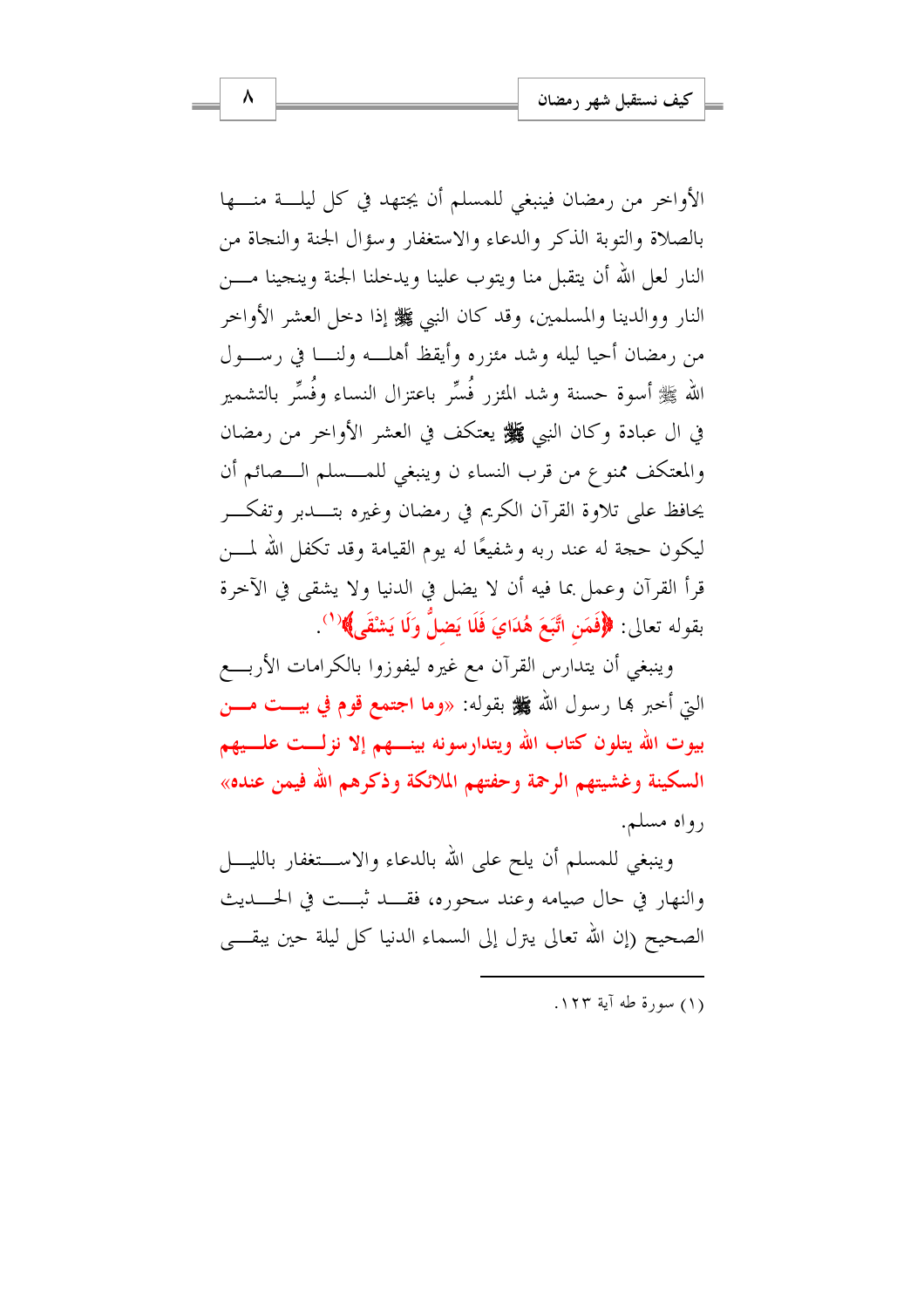ثلث الليل الآخر فيقول: «من يدعوني فأستجيب له، من يــــسألني فأعطيه، من يستغفرني فأغفر له» حتى يطلع الفجر) رواه مسلم في صحيحه وورد الحث على الدعاء في حال الصيام وعند الإفطار وأن من الدعوات المستجابة دعاء الصائم حتى يفطر أو حين يفطر وقد أمر الله بالدعاء وتكفل بالإحابة ﴿وَقَالَ رَبُّكُمُ ادْعُـــونِي أَسْـــتَجبْ لَكُمْ﴾ [ سورة غافر آية: ٦٠ ] وينبغي للمسلم أن يحفظ أوقـــات حياته القصيرة المحدودة، فيما ينفعه من عبادة , به المتنوعة القاصرة، والمتعدية ويصوفها عما يضره في دينه ودنياه وآحرتــه وحــصوصًا أوقات شهر رمضان الشريفة الفاضلة التي لا تعوض ولا تقدر بثمن وهي شاهدة للطائعين بطاعاقمم وشاهدة على العاصين والغسافلين بمعاصيهم وغفلاقمه، وينبغي تنظيم الوقت بدقة لئلا يضيع منه شيء بدون عمل وفائدة فإنك مسئول عن أوقاتك ومحاسب عليها ومجزى على ما عملت فيها.

## تنظيم الوقت:

ويسرين أن أتحف القارئ الكريم برسم خطة مختصرة لتنظــيم أوقات هذا الشهر الكريم، ولعلها أن يقاس عليها ما ســواها مـــن شهور الحياة القصيرة فينبغي للمسلم إذا صلى الفجر أن يجلسس في المسجد يقرأ القرآن الكريم وأذكار الصباح ويذكر الله تعالى حــــتي تطلع الشمس وبعد طلوعها بحوالي ربع ساعة أي بعد خروج وقت النهي يصلى ركعتين أو ما شاء الله ليفوز بأحر حجة وعمرة تامَّـــة كما في الحديث الذي رواه الترمذي وحسنه ولنا في رسول الله ﷺ وأصحابه الكرام أسوة حسنة فقد كانوا إذا صلوا الفجر جلسوا في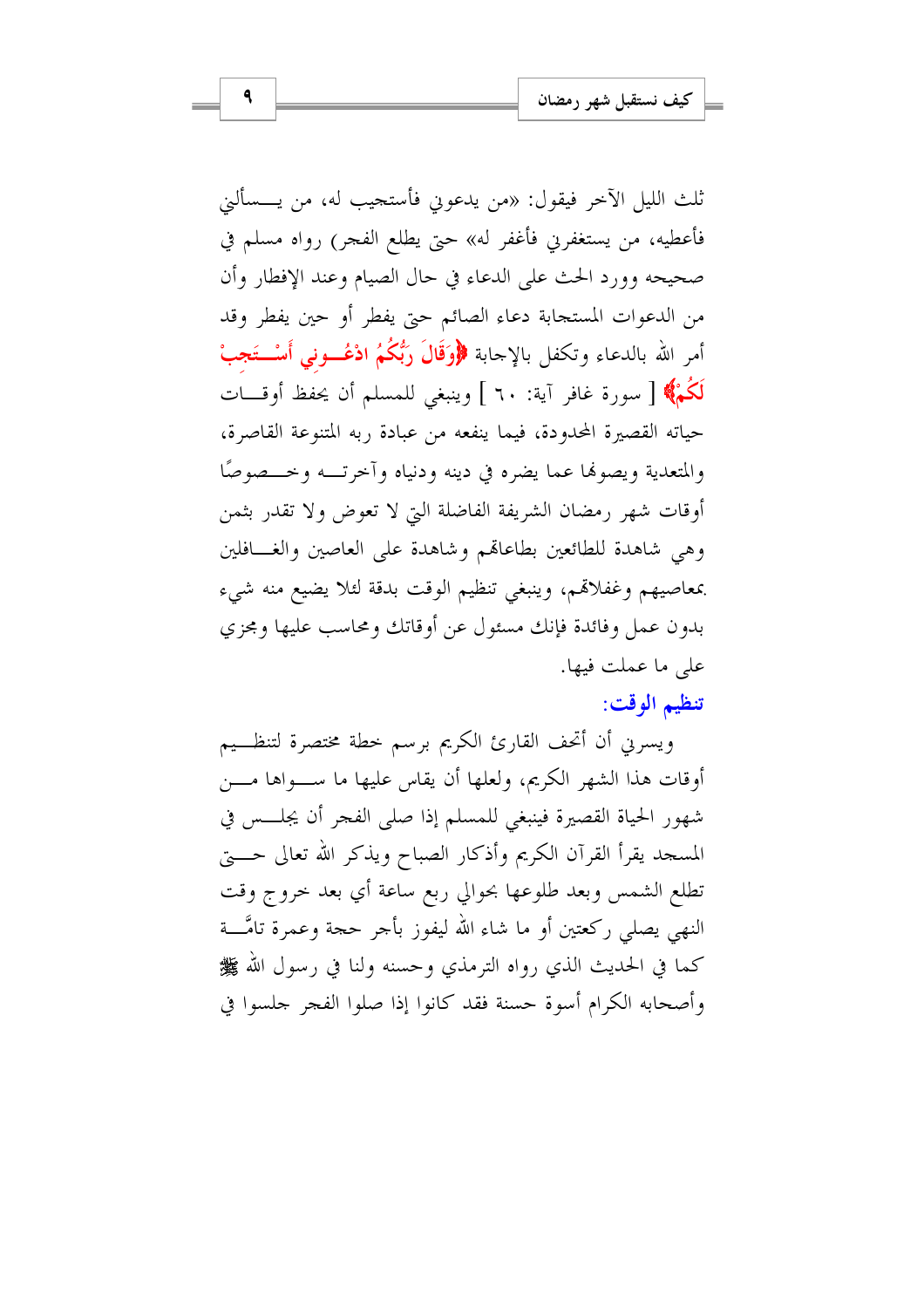المسحد يذكرون الله تعالى حتى تطلع الشمس، ويلاحظ أن المسلم إذا حلس في مصلاه لا يزال في صلاة وعبادة كما وردت الـــسنة بذلك وبعد ذلك ينام إلى وقت العمل ثم يذهب إلى عمله ولا ينسى مراقبة الله تعالى وذكره في جميع أوقاته وأن يحافظ على الـــصلوات الخمس في أوقاهًا مع الجماعة، والذي ليس عنده عملٍ من الأفضل له أن ينام بعد الظهر ليرتاح وليستعين به على قيام الليــــل فيكــــون نومه عبادة وبعد صلاة العصر يقرأ أذكار المساء وما تيسسر مسن القرآن الكريم وبعد المغرب وقت للعشاء والراحة وبعد ذلك يصلى العشاء والتراويح وبعد صلاة التراويح يقضي حوائجه الــضرورية لحياته اليومية المنوطة به لمدة ساعتين تقريبًا ثم ينام إلى أن يحين وقت السحور فيقوم ويذكر الله ويتوضأ ويصلى ما كتب له ثم يــــشغل نفسه قبل السحور وبعده بذكر الله والدعاء والاستغفار والتوبة إلى أن يحين وقت صلاة الفجر، والخلاصة أنه ينبغي للمسلم الراجـــي رحمة ربه الخائف من عذابه أن يراقب الله تعالى في جميع أوقاتــــه في سره وعلانيته وأن يلهج بذكر الله تعالى قائمًا وقاعدًا وعلى حنبـــه كما وصف الله المؤمنين بذلك، ومن علامات القبول لزوم تقسوى الله عز وجل لقوله تعالى: ﴿إِنَّمَا يَتَقَبَّلُ اللَّهُ مِنَ الْمُتَّقِينَ﴾ (``.

وصلى الله على نبينا محمد وآله وصحبه أجمعين وسلم تـــسليمًا كثيرًا.

(١) سورة المائدة آبة ٢٧.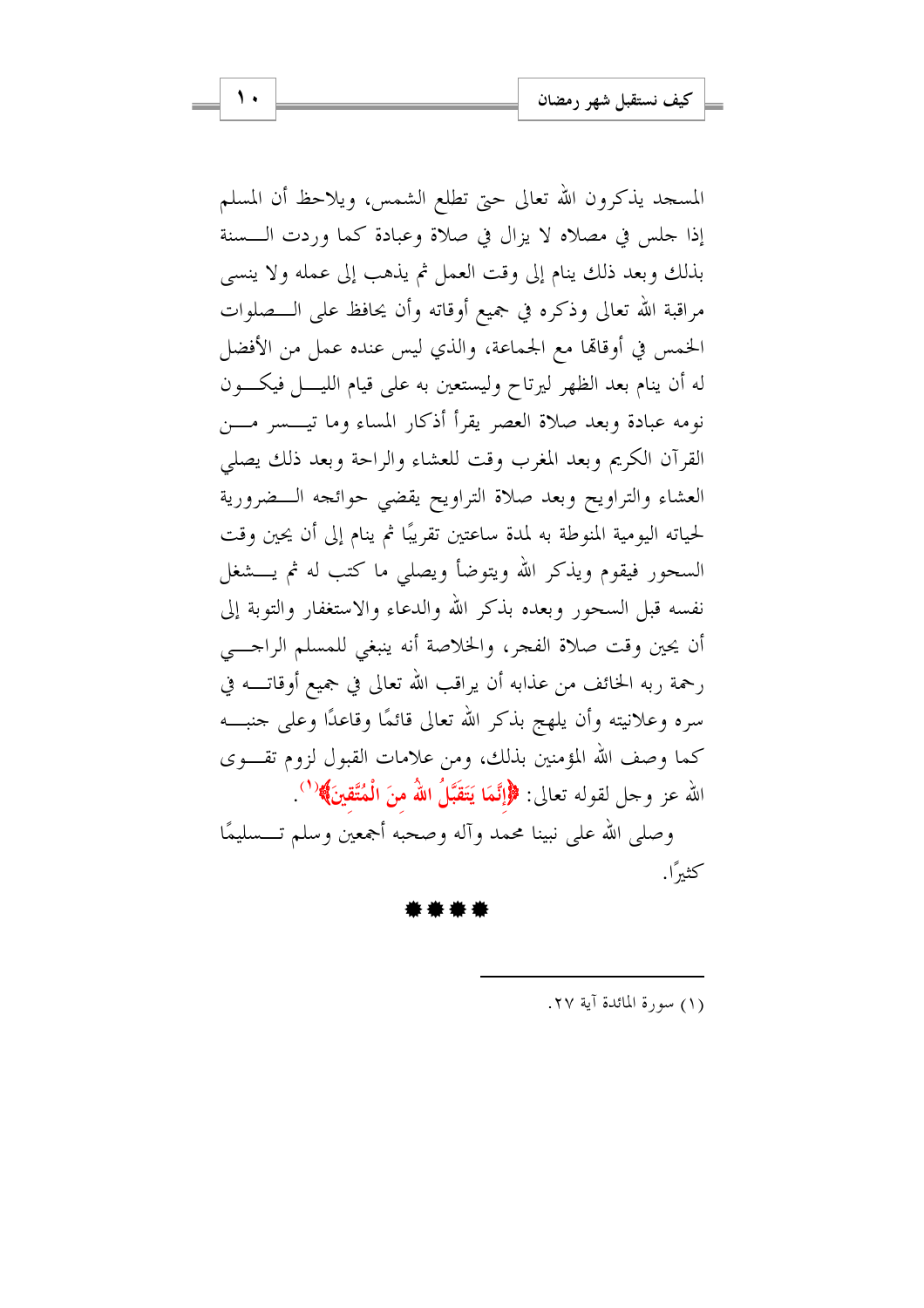# بسم الله الرحمن الرحيم

@ ملاحظات وتنبيهات على أخطاء بعض الصائمين والقائمين في شهر رمضان !

الحمد لله والصلاة والسلام على رسول الله وعلى آله وأصحابه أجمعين وبعد: فإن شهر رمضان المبارك موسم عبادات متنوعة مــــن صيام وقيام وتلاوة قرآن وصدقة وإحسان وذكر ودعاء واستغفار وسؤال الجنة والنجاة من النار . فالموفق من حفظ أوقاتــه في ليلــه وهٔاره وشغلها فیما یسعده ویُقَرِّبه إلی ربه علی الوجه المشروع بلا زيادة ولا نقصان ومن المعلوم لدى كل مسلم أنه يشترط لقبسول العمل الإخلاص لله المعبود والمتابعة للرسول ﷺ.

لذا يتعين على المسلم أن يتعلم أحكام الصيام، على من يجـــب، وشروط وجوبه وشروط صحته ومن يباح له الفطر في رمضان ومن لا يباح له وما هي آداب الصائم وما الذي يستحب له. وما هـــي الأشياء التي تفسد الصيام ويفطر بما الصائم ومسا هسبي أحكسام القيام !!!

وكثيرٍ من الناس مقصرٍ في معرفة هذه الأحكام لذا تراهم يقعون في أخطاء كثيرة منها:

١ – عدم معرفة أحكام الصيام وعدم السؤال عنها وقد قال الله تعالى: ﴿فَاسْأَلُوا أَهْلَ الذِّكْرِ إِنْ كُنْتُمْ لا تَعْلَمُونَ﴾ ('' وقسال عليسه الصلاة والسلام: «**من يرد الله به خيرًا يفقهه في الدين**» متفق عليه.

(١) سورة النحل الآبة ٤٣.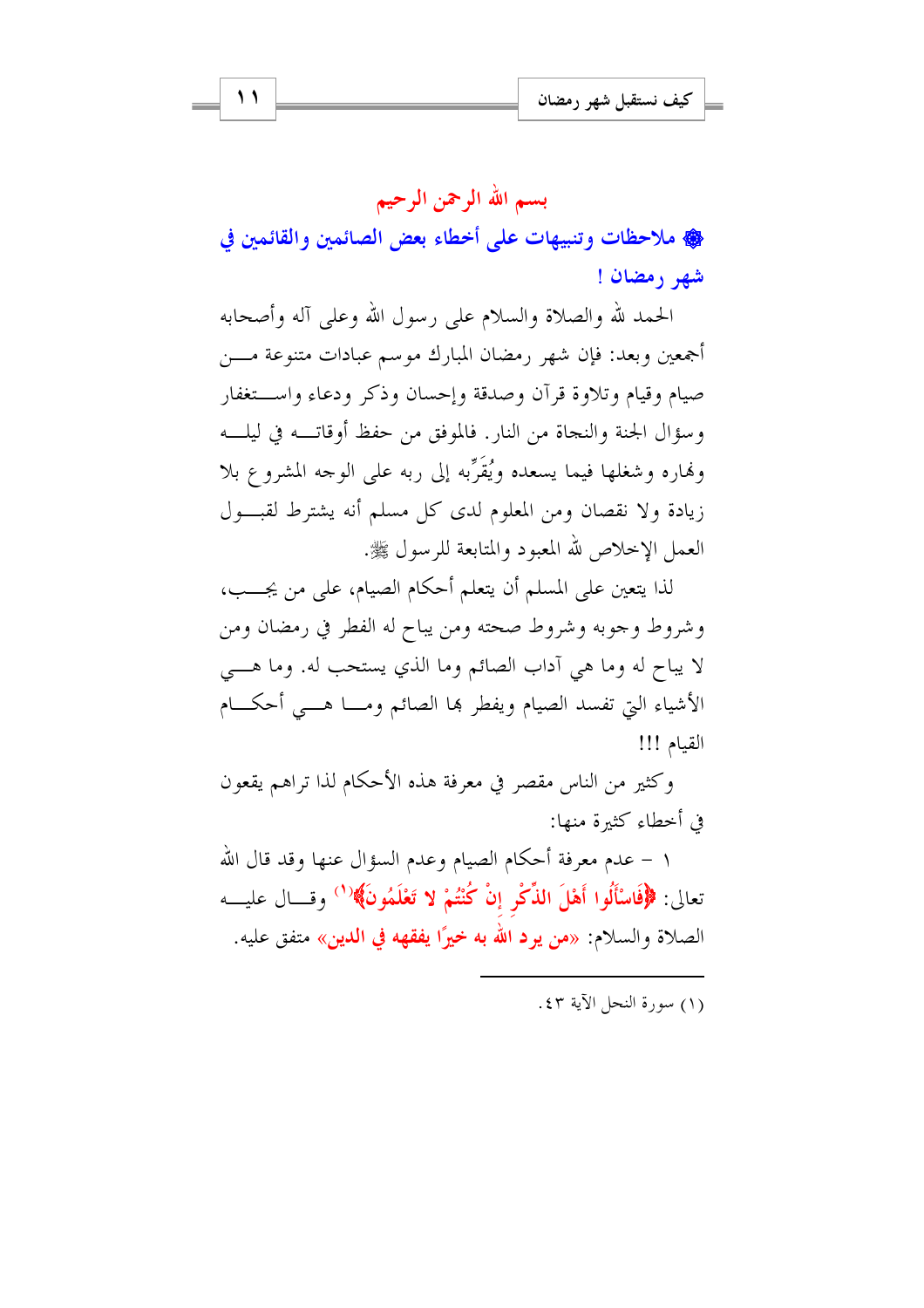٢ – استقبال هذا الشهر الكريم باللهو واللعب بدلاً من ذكــر الله وشكره أن بلَّغهم هذا الشهر العظيم وبدلاً مــــن أن يــــستقبلوه بالتوبة الصادقة والإنابة إلى الله ومحاسبة الـــنفس في كــــل صــــغيرة وكبيرة قبل أن تحاسب وتجزي على ما عملت من حير وشر .

٣ – يلاحظ أن بعض الناس إذا جاء رمضان تـــابوا وصــــلوا وصاموا فإذا انقضى عادوا إلى ترك الصلاة وفعل المعاصي. فهؤلاء بئس القوم. لأَهْم لا يعرفون الله إلا في رمضان. ألم يعلموا أن رب الشهور واحد وأن المعاصي حرام في كل وقت وأن الله مطلع عليهم في كل زمان ومكان فليتوبوا إلى الله تعالى توبسة نـــصوحًا بتـــرك المعاصي والندم على ما كان منها والعزم على عدم العودة إليها في المستقبل حبيّ تقبل توبتهم وتغفر ذنوهم وتمحى سيئاقمه.

٤ – اعتقاد البعض من الناس أن شهر رمضان فرصـــة للنـــوم والكسل في النهار والسهر في الليل وفي الغالب يكون هذا الـــسهر على ما يغضب الله عز وحل من اللهو واللعب والغفلـــة والقيــــل والقال والغيبة والنميمة وهذا فيه خطر عظيم وخـــسارة حـــسيمة عليهم. وهذه الأيام المعدودات شاهدة للطائعين بطاعاتهم وشاهدة على العاصين والغافلين بمعاصيهم وغفلاقم.

ه – يلاحظ أن بعض الناس يستاء من دخول شهر رمـــضان ويفرح بخروجه لأفهم يرون فيه حرمانًا لهم من ممارســـة شــــهواقمم فيصومون مجاراة للناس وتقليدًا وتبعية لهم ويفضلون عليه غيره من الشهور مع أنه شهر بركة ومغفرة ورحمة وعتق من النار للمـــسلم الذي يؤدى الواجبات ويترك المحرمات ويمتثسل الأوامسر ويتسرك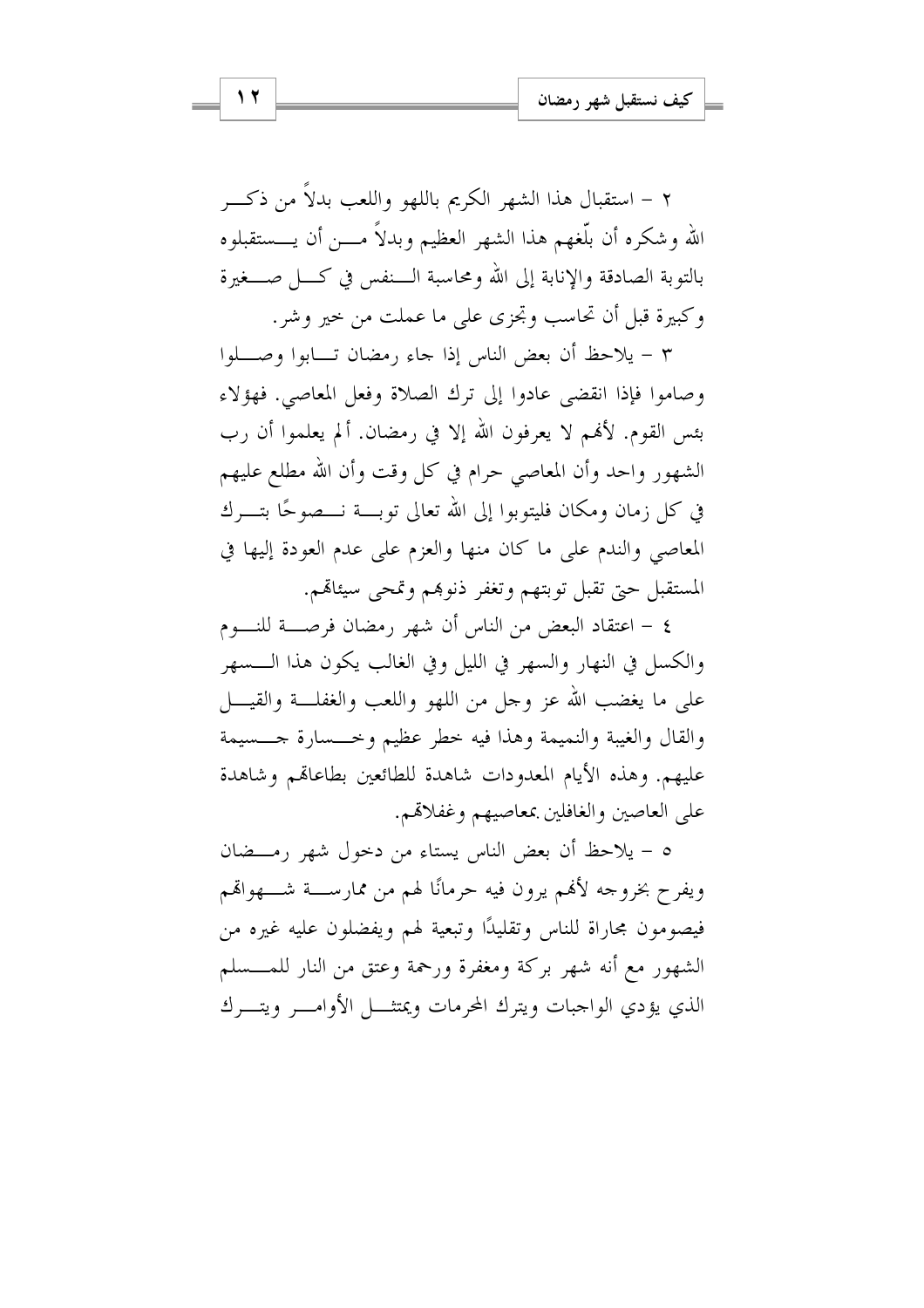$\gamma$ 

النو آهي.

٦ – أن بعض الناس يسهرون في ليالي رمضان غالبًا فيمـــا لا تحمد عقباه من الملاهي والملاعب والتجول في الشوارع والجلسوس على الأرصفة ثم يتسحرون بعد نصف الليل وينامون عن أداء صلاة الفجر في وقتها مع الجماعة وفي ذلك عدة مخالفات:

أ) السهر فيما لا يجدي وقد كان النبي ﷺ يكره النـــوم قبــــل العشاء والحديث بعدها إلا في خيرٍ. وفي الحديث الذي رواه أحمسد «لا سمر إلا لمصلِّ أو مسافر» ورمز السيوطي لحسنه.

ب) ضياع أوقالهم الثمينة في رمضان بدون أن يستفيدوا منــــها شيئًا وسوف يتحسَّر الإنسان على كلِّ وقت يمـــرَّ بــــه لا يــــذكر الله فيه.

ج) تقديم السحور قبل وقته المشروع آخر الليل قبيل طلوع الفجر .

د) والمصيبة العظمى النوم عن أداء صلاة الفجر في وقتها مـــع الجماعة التي تعدل قيام الليل أو نصفه كما في الحديث الــــذي رواه مسلم في صحيحه عن عثمان بن عفان رضي الله عنه أن رســـول الله ﷺ قال: «من صلى العشاء في جماعة فكأنما قام نصف الليــــل ومن صلى الصبح في جماعة فكأنما صلى الليل كلسه». وبسذلك يتصفون بصفات المنافقين الذين لا يأتون الصلاة إلا وهم كـــسالي ويؤ حروها عن أوقاها ويتخلفون عن جماعتها ويحرمــون أنفــسهم الفضل العظيم والثواب الجسم المرتب عليها.

٧ – التحرز من المفطرات الحسية كالأكل والشرب والجمساع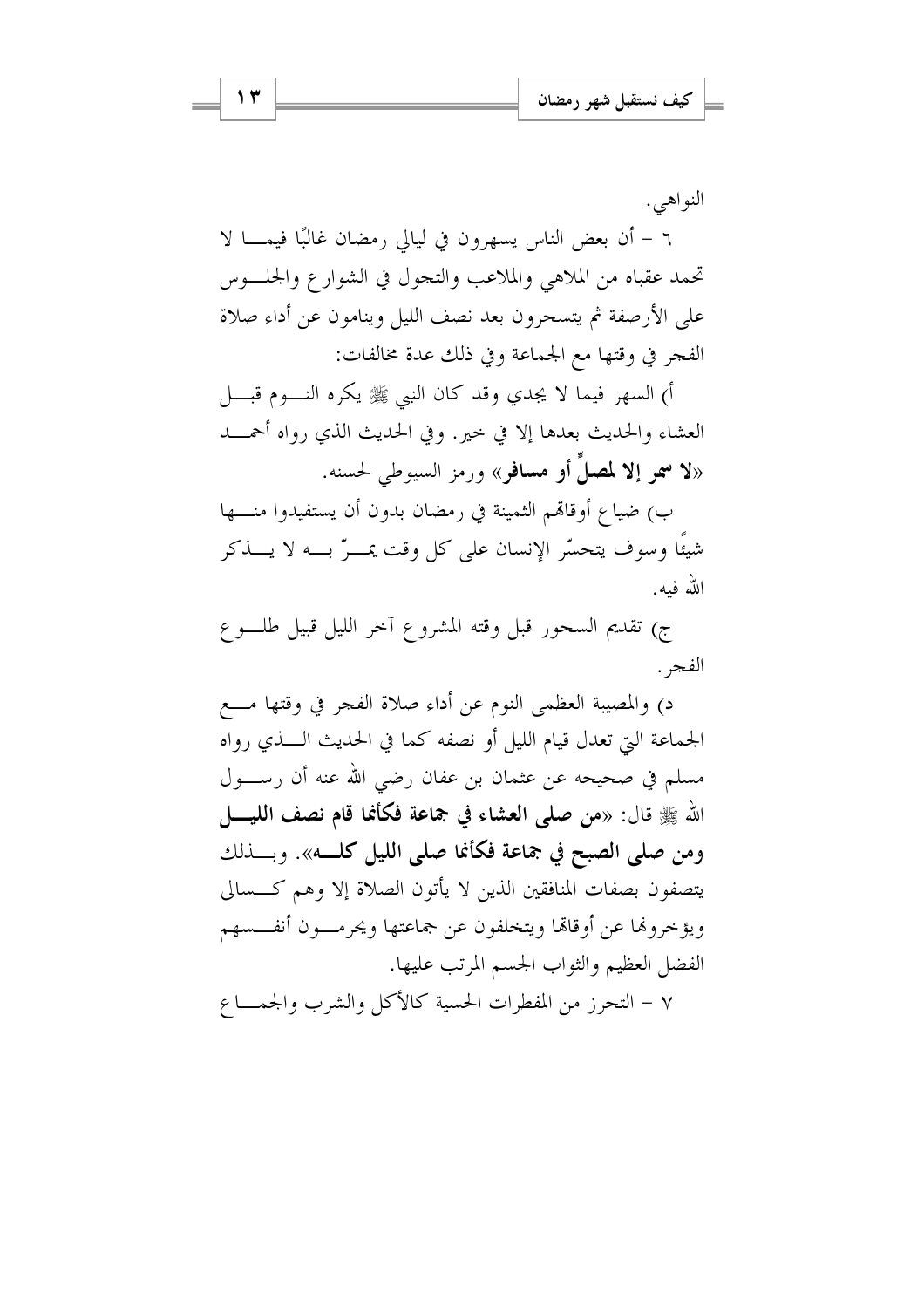وعدم التحرز من المفطرات المعنوية كالغيبة والنميمسة والكسذب واللعن والسباب وإطلاق النظر إلى النساء في الشوارع والمحسلات التجارية، فيجب على كل مسلم أن يهتم بصيامه وأن يبتعد عــــن هذه المحرمات والمفطرات فرب صائم ليس له من صيامه إلا الجوع والعطش ورب قائم ليس له من قيامه إلا السهر والتعــب، قــال النبي ﷺ: «من لم يدع قول الزور والعمل به فليس لله حاجة في أن يدع طعامه وشرابه» رواه البخاري.

٨ – ترك صلاة التراويح التي وعد من قامها إيمانًا واحتـــسابًا بمغفرة ما مضى من ذنوبه وفي تركها استهانة بمذا الثواب العظيم والأجر الجسيم فالكثير من المسلمين لا يؤديها وربما صلى قليلاً منها ثم انصرف وحجته في ذلك ألها سنة. ونقول نعم هي سنة مؤكـــدة صلاها رسول الله ﷺ وخلفاؤه الراشدون والتابعون لـــه بإحــــسان وهي تقرب العبد إلى ربه. ومن أسباب مغفرة الله لعبده ومحبته له. وتركها يعتبر من الحرمان العظيم نعوذ بالله من ذلك، وربما وافتَّى المصلى ليلة القدر ففاز بعظيم المغفرة والأحر، والسنن شرعت لجبر نقص الفرائض وهي من أسباب محبة الله لعبده وإجابة دعائه ومـــن أسباب تكفير السيئات ومضاعفة الحسنات ورفع الدرجات ن ولا ينبغي للرجل أن يتخلف عن صلاة التراويح لينال ثواها وأجرها ولا ينصرف منها حتى ينتهي الإمام منها ومن الوتر ليحصل له أجر قيام الليل كله لقوله ﷺ: «من قام مع الإمام حتى ينصرف كتب له قيام ليلة» , واه أهل السنن بسند صحيح.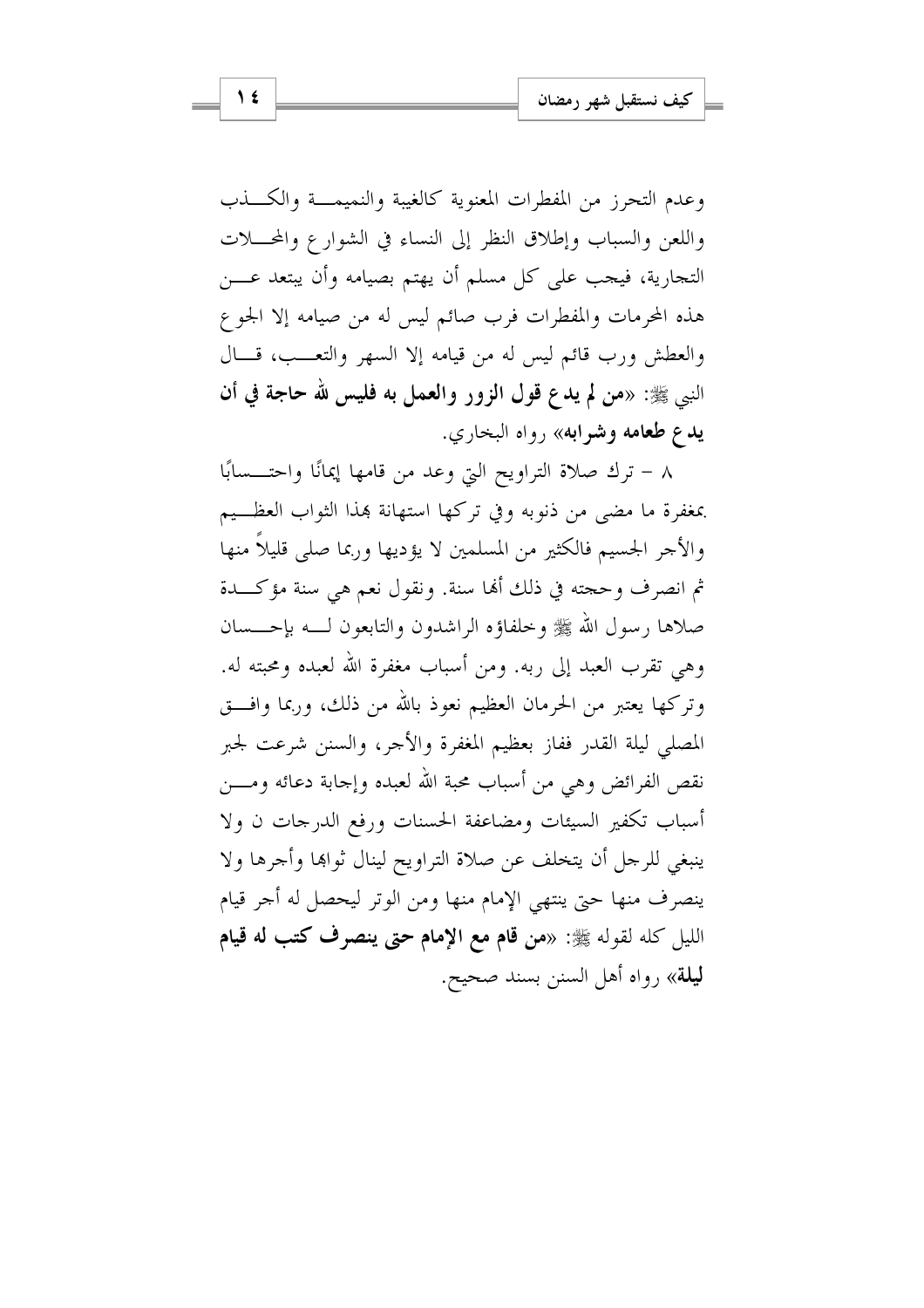٩ – يلاحظ أن بعض الناس قد يصوم ولا يصلى أو يصلى في رمضان فقط. فمثل هذا لا يفيده صوم ولا صدقة لأن الصلاة عماد الدين الإسلامي الذي يقوم عليه.

١٠ – اللجوء إلى السفر إلى الخارج في رمضان بدون حاجـــة وضرورة بل من أجل التحيل على الفطر. بحجة أنه مسافر ومثـــل هذا السفر لا يحوز ولا يحل له أن يفطر فيه، والله لا تخفي عليه حيل المحتالين، وغالب من يفعل ذلك متعاطى المسسكرات والمخسدرات عافانا الله والمسلمين منها.

١١ - الفطر على بعض المحرمـــات لوصـــفها كالمـــسكرات والمخدرات ومنها شرب الدحان والشيشة «النار جيلة» أو لكسبها كالمال المكتسب من حرام كالرشوة وشبهادة السزور والكسذب والأيمان الكاذبة والمعاملات الربوية، والذي يأكل الحرام أو يسشربه لا يقبل منه عمل ولا يستجاب له دعاء. إن تصدق منه لم تقبــــل صدقته وإن حج منه لم يقبل حجه.

١٢ – يلاحظ على بعض الأئمة في صــــلاة التــــراويح أُنْهـــــم يسرعون فيها سرعة تخل بالمقصود من الصلاة يسرعون في الــتلاوة للقرآن الكريم والمطلوب فيها الترتيل ولا يطمئنون في ركوعها ولا سجودها، ولا يطمئنون في القيام بعد الركسوع والجلسوس بسين السجدتين وهذا أمر لا يجوز ولا تتم به الصلاة. والواحب الطمأنينة في القيام والقعود والركوع والسجود وفي القيـــام بعـــد الركـــوع والجلوس بين السجدتين. وقد قال رسول الله ﷺ للذي لم يطمــــئن في صلاته: «ارجع فصل فإنك لم تصل» متفق عليه. وأسوأ النـــاس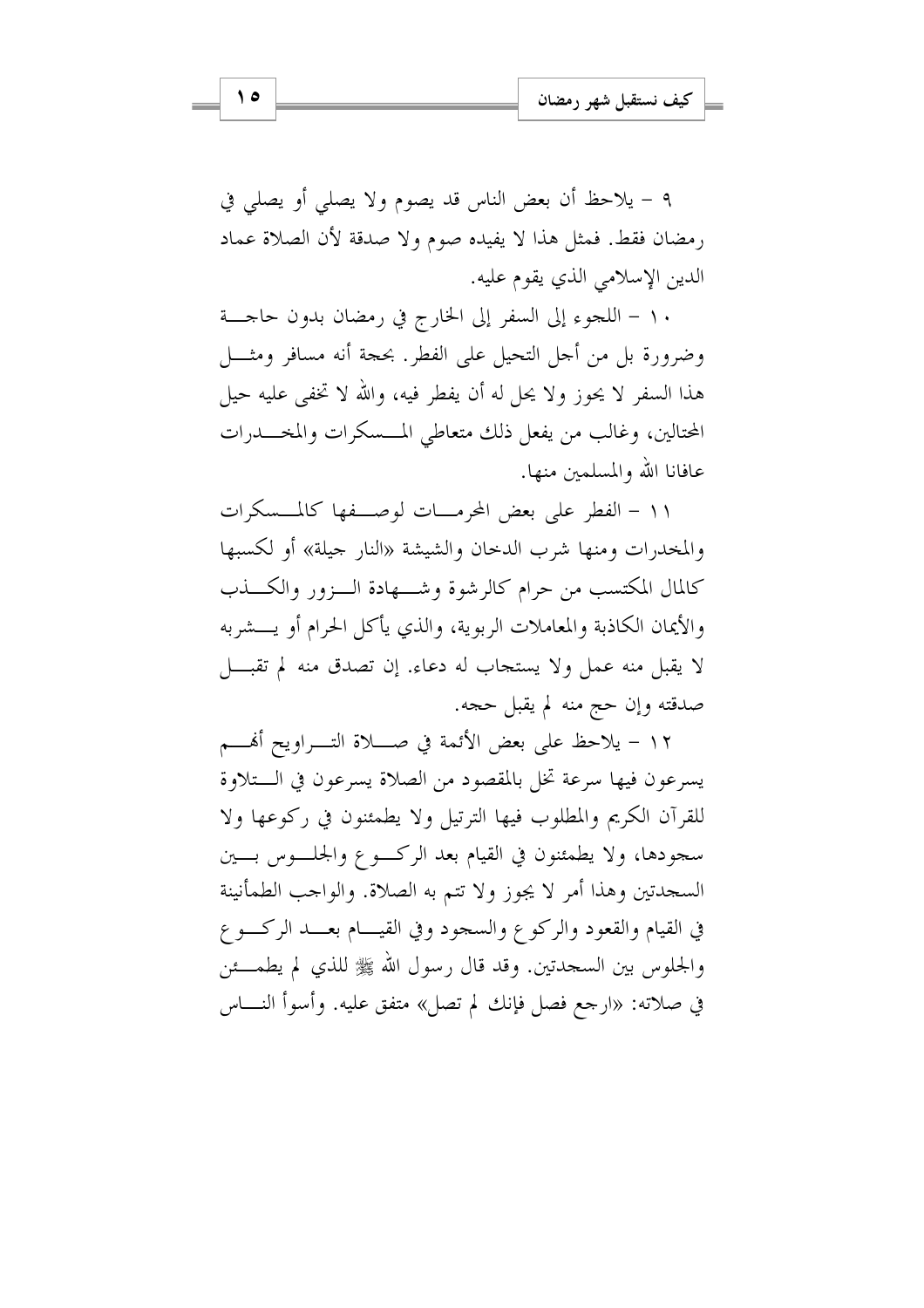سرقة الذي يسرق من صلاته فلا يتم ركوعها ولا ســجودها ولا القراءة فيها. والصلاة مكيال، فمن وفَّى وفي له، ومن طفف فويل للمطففين.

١٣ – تطويل دعاء القنوت والإتيان فيه بأدعية غير مأثورة مما يسبب السآمة والملل لدى المأمومين والوارد عن النبي ﷺ في دعـــاء قنوت الوتر كلمات يسيرة وهي عن الحسن بن علـــي رضــــي الله عنهما قال: علمني رسول الله ﷺ كلمات أقولهن في قنوت الـــوتر «اللهم اهدني فيمن هديت وعافيي فيمن عافيت. وتسوليي فسيمن توليت. وبارك لي فيما أعطيت. وفيٰ شر ما قضيت فإنك تقــضي ولا يقضي عليك، إنه لا يذلك من واليت ولا يعز مـــن عاديـــت. تباركت , بنا وتعاليت» قال الترمذي: حديث حسن ولا يعرف عن النبي ﷺ في القنوت شيء أحسن من هذا. وعن على بن أبي طالب رضي الله عنه أن رسول الله ﷺ كان يقول في آخر وتره: «اللهم إني أعوذ برضاك من سخطك وبمعافاتك من عقوبتك وأعوذ بك منك لا أحصى ثناءً عليك، أنت كما أثنيت على نفسك». رواه أحمــــد وأهل السنن. والناس يقولون هذا الدعاء في أثناء قنسوت السوتر ثم يأتون بأدعية طويلة ومملَّة. وقد كان النبي ﷺ يستحب الجوامع من الدعاء ويدع ما سوى ذلك.

كما في الحديث الذي رواه أبو داود والحاكم وصححه. فينبغي الاقتصار في دعاء القنوت على الأدعية المأثورة الجامعة لخير السدنيا والآخرة وهي موجودة في كتب الأذكار. اقتداء بالنبي ﷺ ولِّــئلا يشق على المأمومين.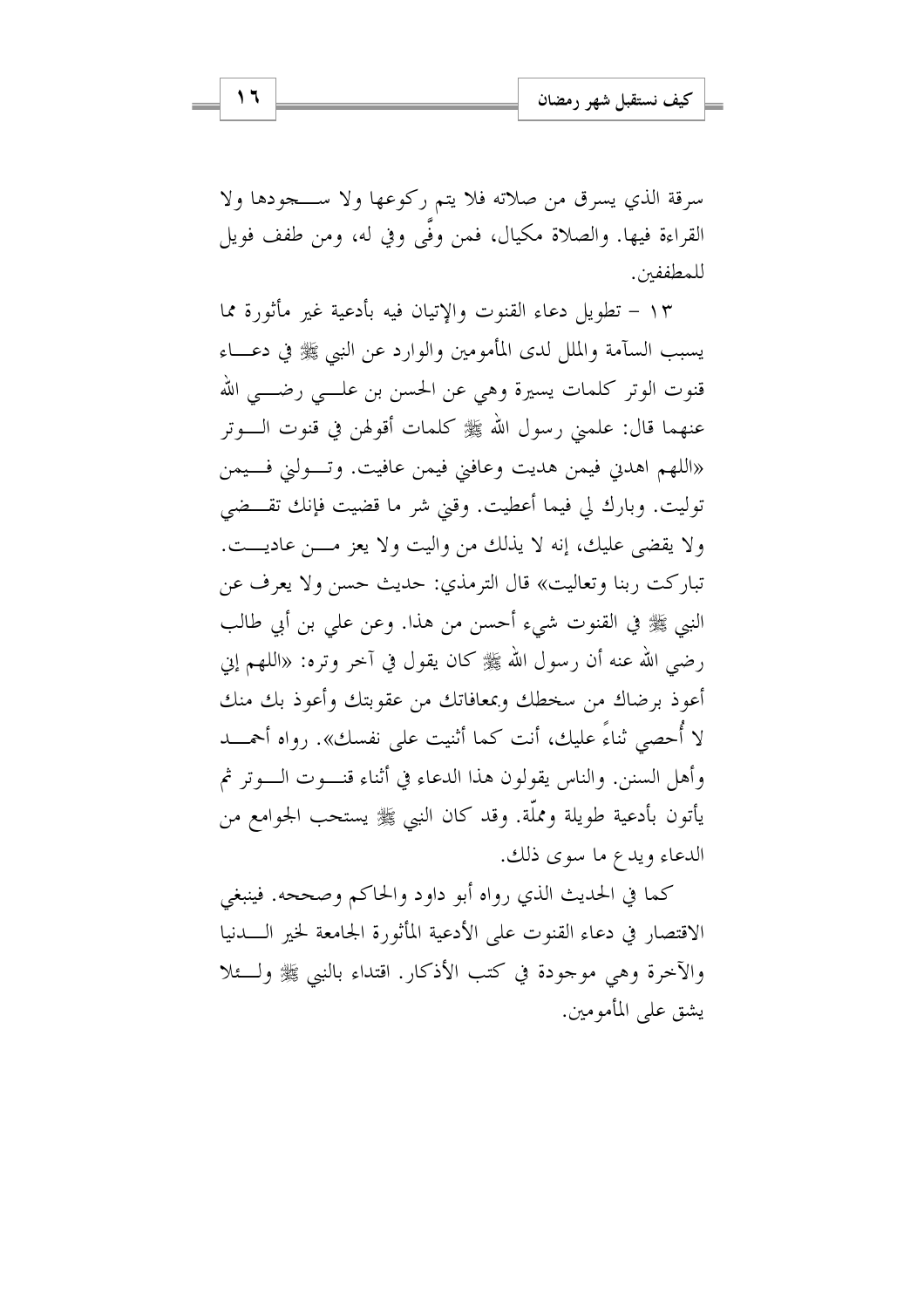١٤ - السنة أن يقال بعد السلام من الوتر «**ســبحان الملـــك** القدوس» ثلاث مرات للحديث الذي رواه أبسو داود والنسسائي بسند صحيح والناس لا يقولوفما وعلى أئمسة المسساجد تسذكير الناس بها.

١٥ – يلاحظ على كثير من المـــأمومين في صــــلاة التــــراويح وغيرها من الصلوات مسابقة الإمام في الركوع والسجود والقيــام والقعود والخفض والرفع حداعًا من الشيطان واســـتخفافًا منــــهم بالصلاة. وحالات المأموم مع إمامه في صلاة الجماعة أربع حالات، واحدة منها مشروعة وثلاثة ممنوعة وهسى المسابقة والمخالفة والموافقة. والمشروع في حق المأموم هو المتابعة بأن يسأتي بأفعـــال الصلاة بعد إمامه مباشرة فلا يسبقه هما ولا يوافقه ولا يتخلف عنه، والمسابقة مبطلة للصلاة لقوله ﷺ: «أما يخشى ا**لذي يرفع** رأســــه قبل الإمام أن يجعل الله رأسه رأس حمار أو يجعل صورته صـــورة همار» متفق عليه. وذلك لإساءته في صلاته لأنه لا صلاة له. ولـــو كانت له صلاة لرجا له الثواب و لم يخف عليه العقاب أن يحول الله , أسه , أس حمار .

١٦ – يلاحظ على بعض المأمومين أفمم يحملون المصاحف في قيام رمضان ويتابعون ها قراءة الإمام وهذا العمل غير مشروع ولا مأثور عن السلف ولا ينبغي إلا لمن يرد علـــي الإمــــام إذا غلـــط والمأموم مأمور بالاستماع والإنصات لقراءة الإمام لقول الله تعالى: ﴿وَإِذَا قُرِئَ الْقُرْآنُ فَاسْتَمِعُوا لَهُ وَأَنْصِتُوا لَعَلَّكُمْ تُرْحَمُونَ﴾ [ســورة الأعراف آية ٢٠٤ ].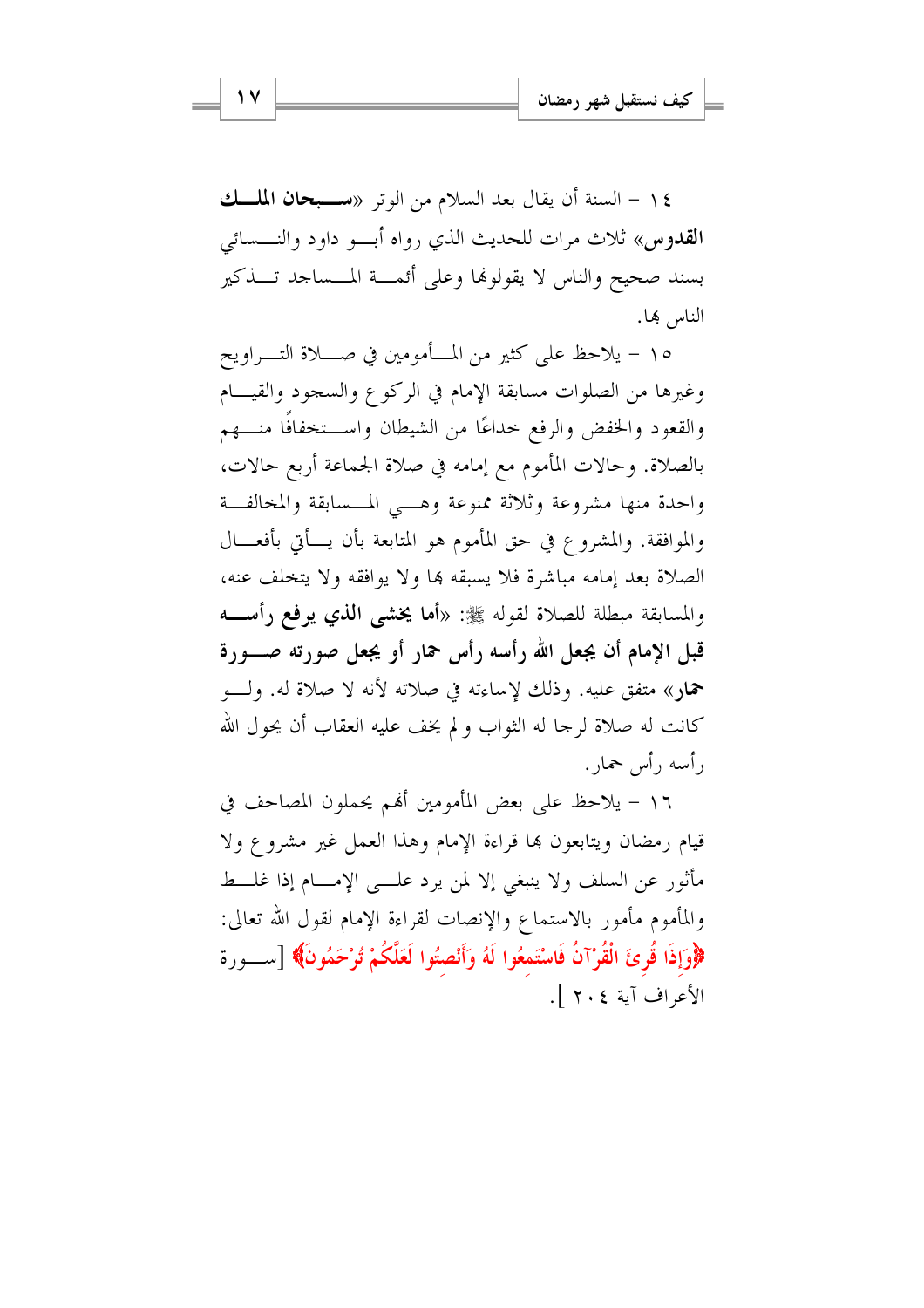قال الإمام أحمد: أجمع الناس على أن هذه الآية في الصلاة. وقد نبه على هذه المسالة الشيخ عبد الله بن عبد الــــرحمٰن الجـــــــبرين في التنبيهات على المخالفات في الصلاة، وقال: إن هذا العمل يسشغل المصلى عن الخشوع والتدبر ويعتبر عبثًا.

١٧ – أن بعض أئمة المساجد يرفع صوته بدعاء القنوت أكثر من اللازم، ولا ينبغي رفع الصوت إلا بقدر ما يسمع المأموم وقـــد قال تعالى: ﴿ادْعُوا رَبَّكُمْ تَضَرُّعًا وَخُفْيَةً إِنَّهُ لا يُحبُّ الْمُعْتَدِينَ﴾ ولما رفع الصحابة رضي الله عنهم أصواقمم بالتكبير فماهم النبي ﷺ عــــن ذلك وقال: «أربعوا على أنفسكم إنكم لا تـــدعون أصـــمًا ولا غائبًا». رواه البخاري ومسلم.

١٨ - يلاحظ على كثير من الأئمة في الصلوات التي يــــشر ع تطويل القراءة فيها كقيام رمضان وصلاة الكسوف أفمم يخفف ون الركوع والسجود والقيام بعد الركوع والجلوس بين الـــسجدتين. والمشروع أن تكون الصلاة متناسبة اقتداء بالنبي ﷺ فقد كان مقدار ركوعه وسجوده قريبًا من قيامه وكان إذا رفع رأسه من الركسوع مكث قائمًا حتى يقول القائل: قد نسى وإذا رفع رأسه من السجود مكث جالسًا حتى يقول القائل: قد نسى.

وقال البراء بن عازب رضي الله عنه: رمقت الصلاة مع النبي ﷺ فوجدت قيامه فركعته فقيامه بعد الركوع. فسجدته فجلوسه بسين السجدتين قريبًا من السوا. وفي رواية ما حلا القيام والقعود قريبًــا من السوا<sup>(0</sup>). والمراد أنه إذا أطال القيام أطال الركوع والسجود وما

(۱) رواه البخاري ومسلم.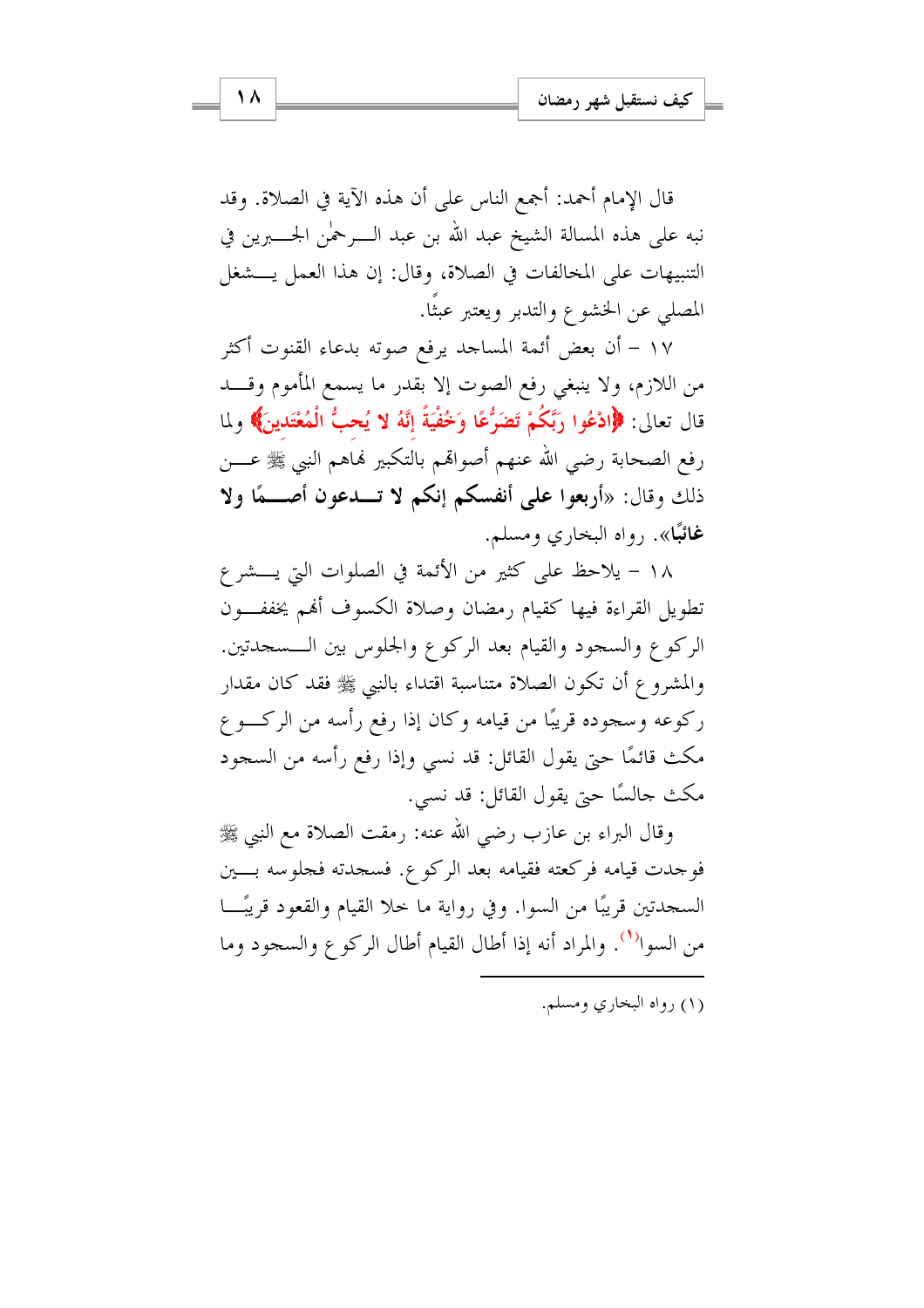بينهما وإذا خفف القيام خفف الركوع والسجود وما بينهما. وينصح أئمة المساحد أن يقرؤوا صفة صلاة رســـول الله ﷺ في زاد المعاد وفي كتاب الصلاة لابن القيم رحمه الله فقـــد أحــــاد في وصفها وأفاد.

رحمه الله وغفر لنا وله ولوالدينا ولجميع المسلمين. وصــــلى الله وسلم على نبينا محمد وعلى آله وصحبه أجمعين.

بقلم / عبد الله بن جار الله الجار الله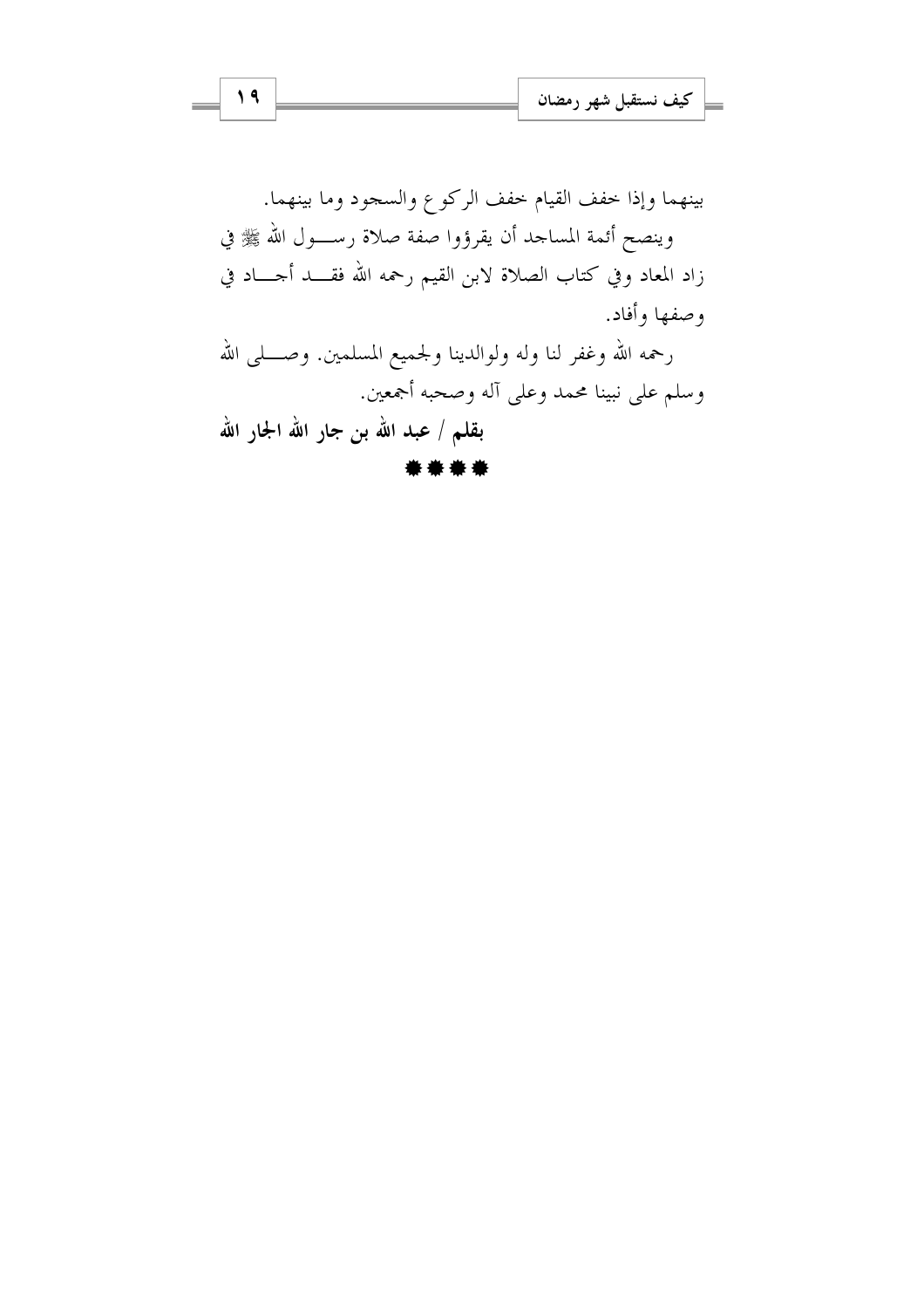• أخي المسلم:

بمناسبة شهر رمضان المبارك يسرنا أن نهديك هذه المحموعة من النصائح الغالية ونسأل الله سبحانه وتعالى أن يجعلنا وإيساك ممسن يستمعون القول فيتبعون أحسنه.

١ – احرص على أن يكون هذا الشهر المبارك نقطة محاسبية وتقويم لأعمالك ومراجعة وتصحيح لحياتك.

٢ - احرص على المحافظة على صلاة التراويح جماعـــة فقـــد قال ﷺ: «من صلى مع الإمام حتى ينصرف كتب له قيام ليلة».

٣ – احذر من الإسراف في المال وغيره فالإسراف محرم ويقلل من حظك في الصدقات التي تؤجر عليها.

٤ - اعقد العزم على الاستمرار بعد رمضان على ما اعتـــدت عليه فيه.

٥ – اعتبر بمضى الزمان وتتابع الأحوال على انقضاء العمر . ٦ – إن هذا الشهر هو شهر عبادة وعمل وليس نوم وكسل. ٧ - عود لسانك على دوام الذكر ولا تكن مـــن الــــذين لا يذكرون الله إلا قليلاً.

٨ – عند شعورك بالجوع تذكر أنك ضعيف ولا تستغني عــــن الطعام وغيره من نعم الله.

٩ – انتهز فرصة هذا الشهر للامتناع الدائم عن تعاطي مـــا لا ينفعك بل يضرك.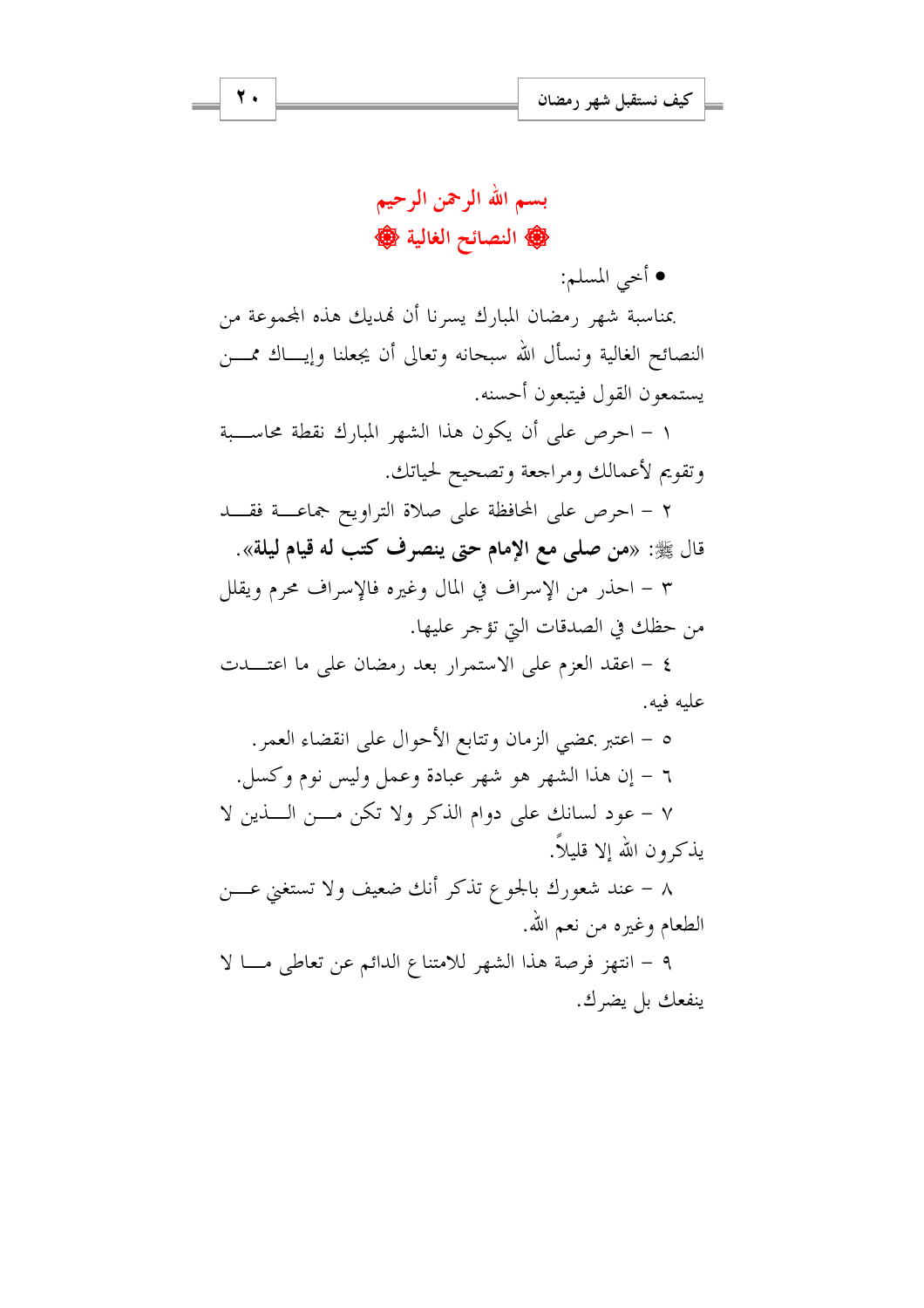١٠ - اعلم أن العمل أمانة فحاسب نفسك هل أديتـــه كمــــا ينبغي. ١١ – سارع إلى طلب العفو ممن ظلمته قبل أن يأخــــذ مــــن حسناتك.

١٢ – احرص على أن تُفَطَّر صائمًا فيصير لك مثل أجره. ١٣ – اعلم أن الله أكرم الأكرمين وأرحم الـــراحمين ويقبــــل التوبة من التائبين وهو سبحانه شديد العقاب يمهل ولا يمهل.

١٤ – إذا فعلت معصية وسترك الله سبحانه وتعالى فاعلم أنــــه إنذار لك لتتوب فسارع للتوبة واعقد العزم على عدم العودة لتلك المعصبة.

١٥ – اعلم أن الله سبحانه وتعالى أباح لنا الترويح عن النفس بغير الحرام ولكن التمادي وجعل الوقت كله ترويحًا يفوِّت فرصـــة الاستزادة من الخير .

١٦ - احرص على الاستزادة مسن معرفة تفسسير القسرآن — وأحاديث الرسول ﷺ – والسيرة العطرة — وعلوم الدين. فطلب العلم عبادة.

١٧ – ابتعد عن جلساء السوء واحرص على مصاحبة الأخيار الصالحين.

١٨ – إن الاعتياد على التبكير إلى المساحد يدل على عظــيم الشوق والأنس بالعبادة ومناجاة الخالق.

١٩ – احرص على توجيه من تحت إدارتك إلى ما يستفعهم في دينهم فإنهم يقبلون منك أكثر من غيرك.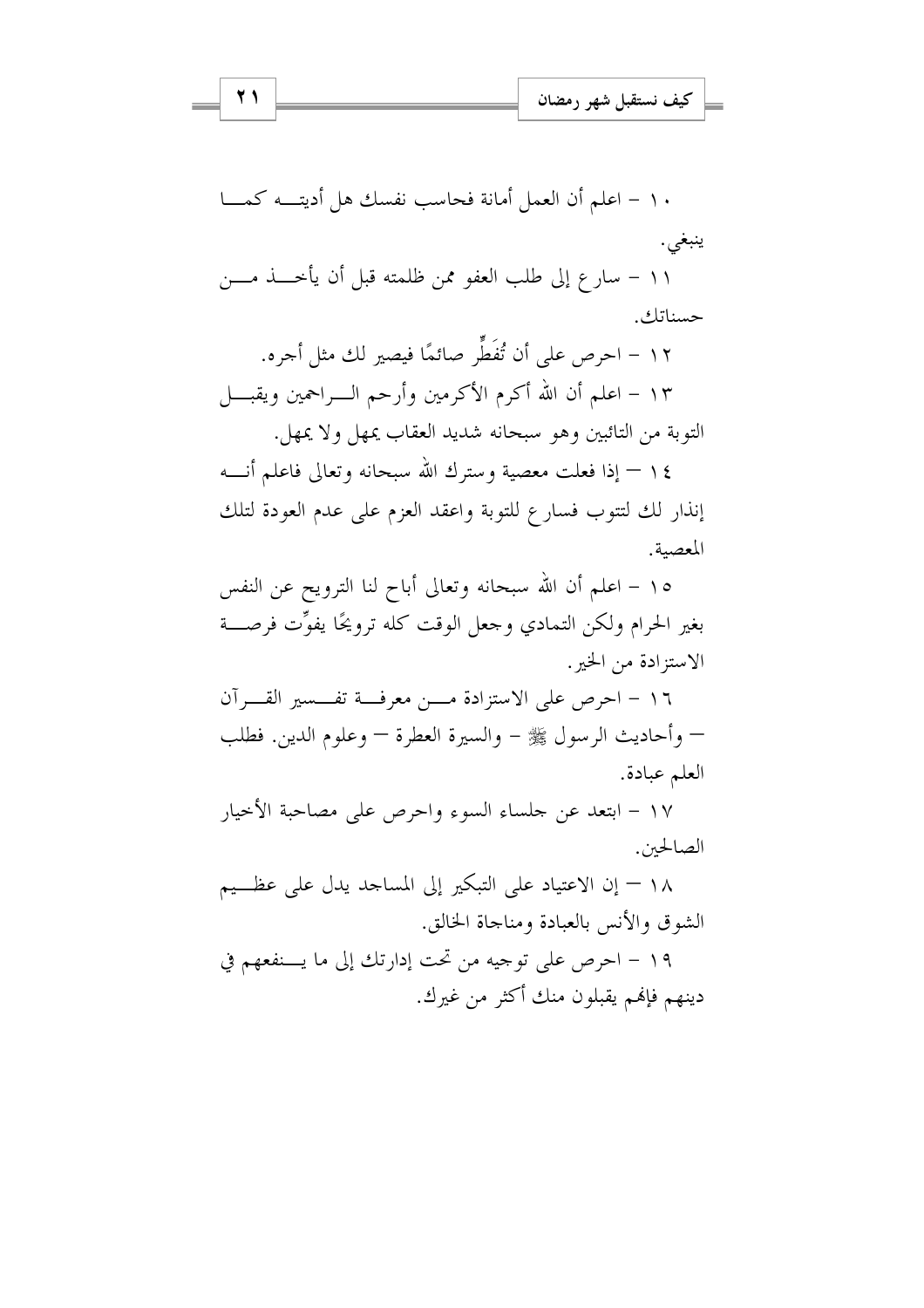٢٠ – لا تكثر من أصناف الطعام في وجبة الإفطار فهذا يشغل أهل البيت عن الاستفادة من لهار رمضان في قراءة القرآن وغيره من العبادات.

٢١ - قلل من الــــذهاب إلى الأســــواق في ليــــالى رمــــضان وخصوصًا في آخر الشهر لئلا تضيع عليك تلك الأوقات الثمينة.

٢٢ – اعلم أن هذا الشهر المبارك ضيف راحل فأحسن ضيافته فعا أسرع ما تذكره إذا ولي.

٢٣ – احرص على قيام ليالي العشر الأواخر فهي ليالي فاضلة وفيها ليلة القدر التي هي خير من ألف شهر.

٢٤ — اعلم أن يوم العيد يوم شكر للرب فلا تجعله يوم انطلاق مما حبست عنه نفسك في هذا الشهر .

٢٥ – تَذَكَّر وأنت فرح مسرور بيوم العيد إخوانك اليتـــامي والثكالي والمعدمين واعلم أن من فضّلك عليهم قادر على أن يبدل هذا الحال فسارع إلى شكر النعم ومواساتهم.

٢٦ – احذر من الفطر دون عذر فإن من أفطـــر يومًـــا مــــن رمضان لم يقضه صوم الدهر كله ولو صامه. ٢٧ – اجعل لنفسك نصيبًا ولو يسيرًا من الاعتكاف.

٢٨ — يسن الجهر بالتكبير ليلة العيد ويومه إلى أداء الصلاة. ٢٩ – اجعل لنفسك نصيبًا من صوم التطوع ولا يكن عهدك

بالصيام في , مضان فقط. ٣٠ – حاسب نفسك في جميع أمورك ومنها: المحافظة على الصلاة جماعة — الزكاة — صلة الأرحام — بر